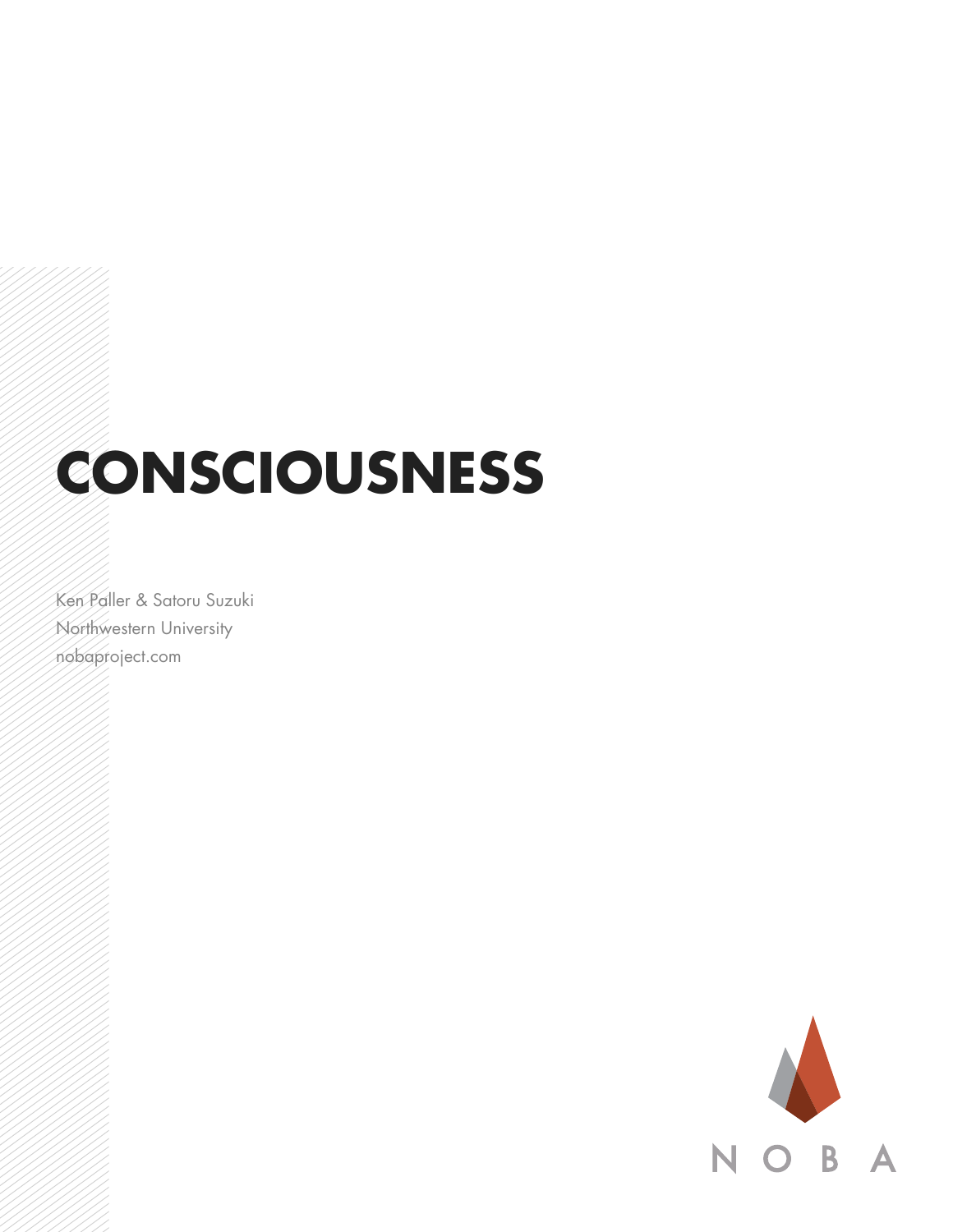# **Abstract**

Consciousness is the ultimate mystery. What is it and why do we have it? These questions are difficult to answer, even though consciousness is so fundamental to our existence. Perhaps the natural world could exist largely as it is without human consciousness—but taking away consciousness would essentially take away our humanity. Psychological science has addressed questions about consciousness in part by distinguishing neurocognitive functions allied with conscious experience from those that transpire without conscious experience. The continuing investigation of these sorts of distinctions is yielding an empirical basis for new hypotheses about the precursors of conscious experience. Richer conceptualizations are thus being built, combining first-person and third-person perspectives to provide new clues to the mystery of consciousness.

# **Learning Objectives**

- Understand scientific approaches to comprehending consciousness.
- Be familiar with evidence about human vision, memory, body awareness, and decision making relevant to the study of consciousness.
- Appreciate some contemporary theories about consciousness.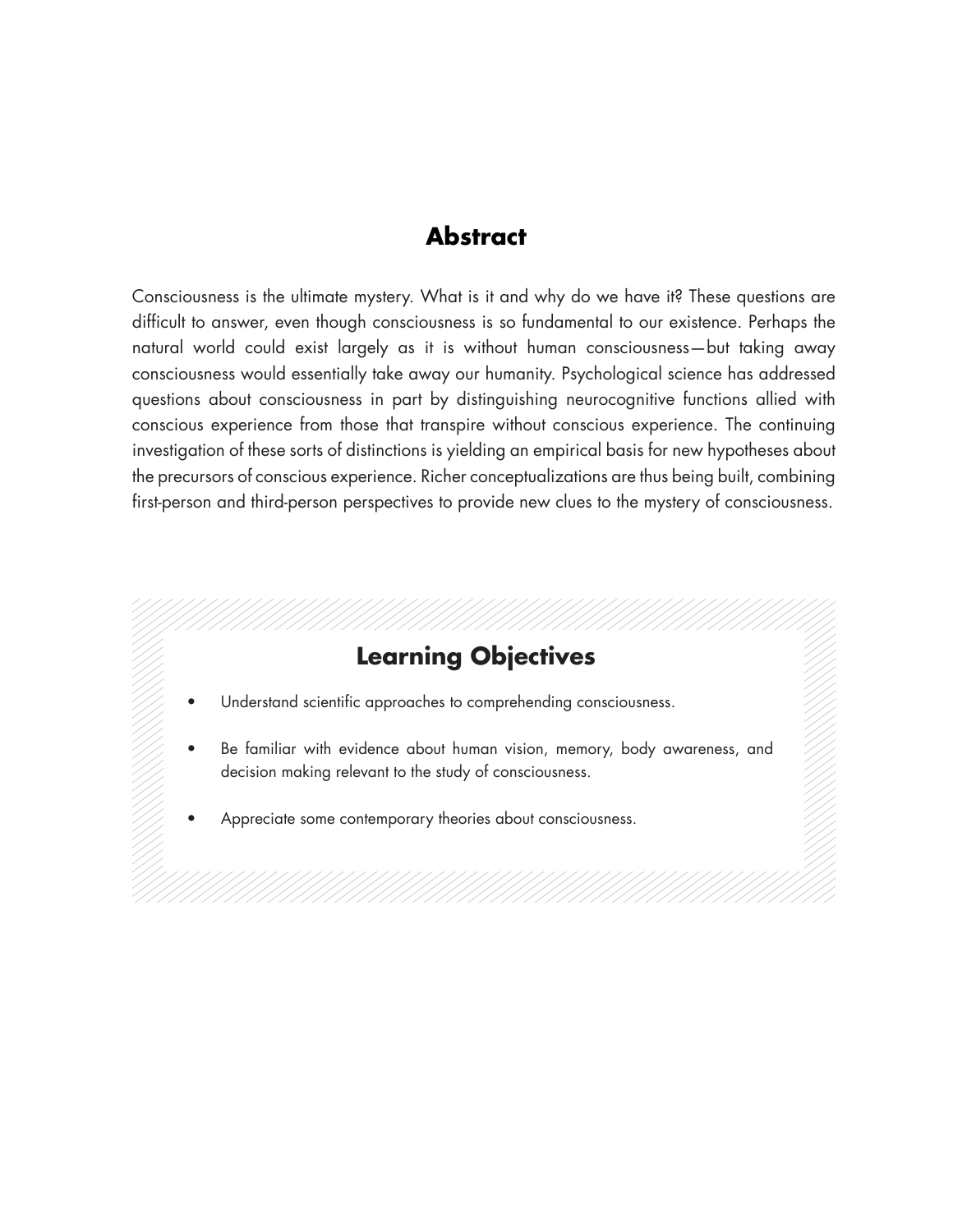#### **CONSCIOUS EXPERIENCES**

Contemplate the unique experience of being you at this moment! You, and only you, have direct knowledge of your own conscious experiences. At the same time, you cannot know consciousness from anyone else's inside view. How can we begin to understand this fantastic ability to have private, conscious experiences?

In a sense, everything you know is from your own vantage point, with your own consciousness at the center. Yet the scientific study of consciousness confronts the challenge of producing general understanding that goes beyond what can be known from one individual's perspective.

To delve into this topic, some terminology must first be considered. The term consciousness can denote the ability of a person to generate a series of conscious experiences one after another. Here we include experiences of feeling and understanding sensory input, of a temporal sequence of autobiographical events, of imagination, of emotions and moods, of ideas, of memories—the whole range of mental contents open to an individual.

Consciousness can also refer to the state of an individual, as in a sharp or dull state of consciousness, a drug-induced state such as euphoria, or a diminished state due to drowsiness, sleep, neurological abnormality, or coma. In this chapter, we focus not on states of consciousness or on self-consciousness, but rather on the process that unfolds in the course of a conscious experience —a moment of awareness—the essential ingredient of consciousness.

#### OTHER MINDS

You have probably experienced the sense of knowing exactly what a friend is thinking. Various signs can guide our inferences about

consciousness in others. We can try to infer what's going on in someone else's mind by relying on the assumption that they feel what we imagine we would feel in the same situation. We might account for someone's actions or emotional expressions through our knowledge of that individual and our careful observations of their behavior. In this way, we often display substantial insight into what they are thinking. Other times we are completely wrong.

By measuring brain activity using various neuroscientific technologies, we can acquire additional information useful for deciphering another person's state of mind. In special circumstances such inferences can be highly accurate, but limitations on mind reading remain, highlighting the difficulty of understanding exactly how conscious experiences arise.

### A SCIENCE OF CONSCIOUSNESS

Attempts to understand consciousness have been pervasive throughout human history, mostly dominated by philosophical analyses focused on the first-person perspective. Now we have a wider set of approaches that includes philosophy, psychology, neuroscience, cognitive science, and contemplative science ([Blackmore,](#page-14-0) [2006;](#page-14-0) [Koch, 2012](#page-14-0); [Zelazo, Moscovitch, &](#page-15-0) [Thompson, 2007;](#page-15-0) [Zeman, 2002](#page-15-0)).

The challenge for this combination of approaches is to give a comprehensive explanation of consciousness. That explanation would include describing the benefits of consciousness, particularly for behavioral capabilities that conscious experiences allow, that trump automatic behaviors. Subjective experiences also need to be described in a way that logically shows how they result from precursor events in the human brain. Moreover, a full account would describe how consciousness depends on biological, environmental, social,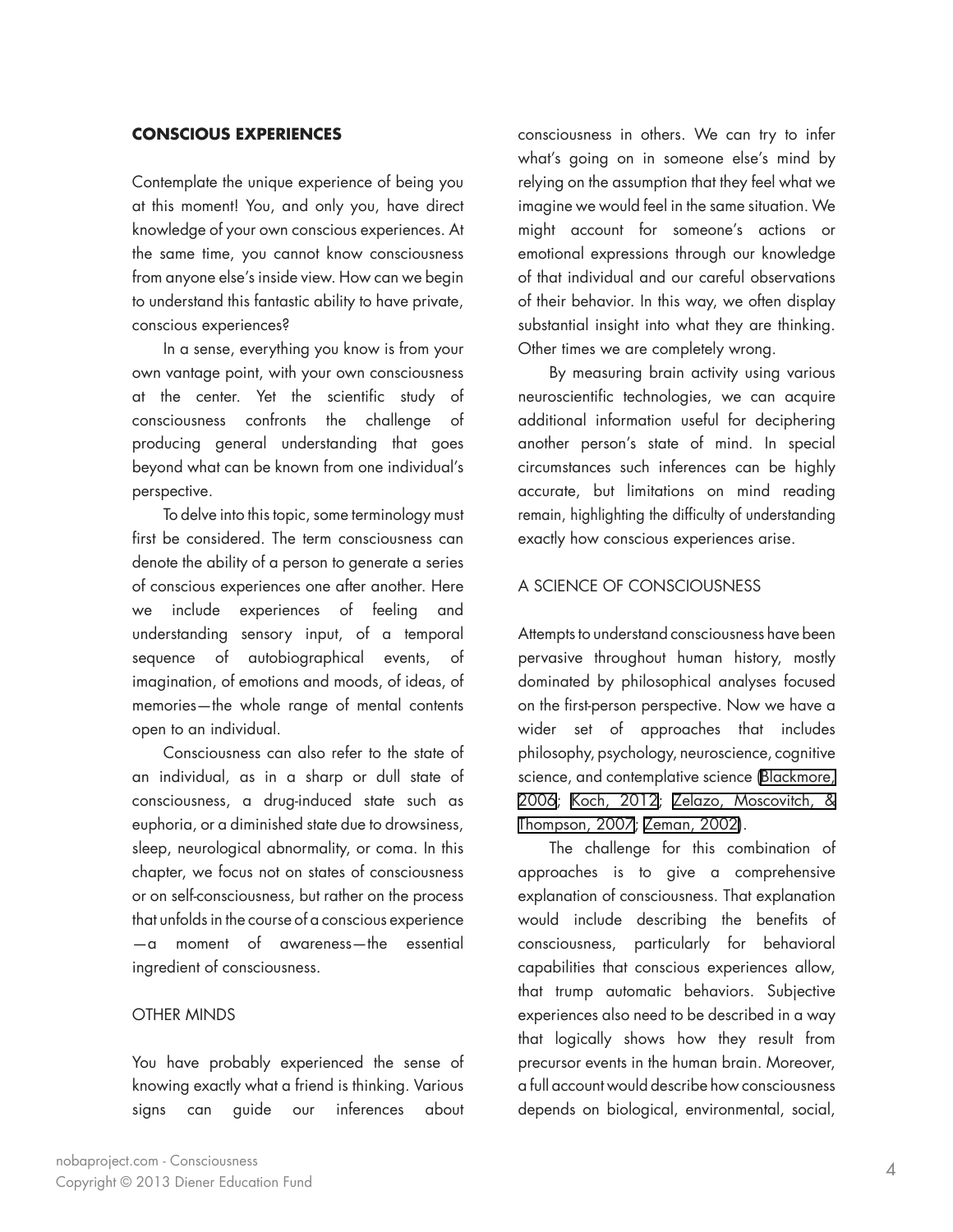cultural, and developmental factors.

At the outset, a central question is how to conceive of consciousness relative to other things we know. Objects in our environment have a physical basis and are understood to be composed of constituents, such that they can be broken down into molecules, elements, atoms, particles, and so on. Yet we can also understand things relationally and conceptually. Sometimes a phenomenon can best be conceived as a process rather than a physical entity (e.g., digestion is a process whereby food is broken down). What, then, is the relationship between our conscious thoughts and the physical universe, and in particular, our brains?

Rene Decartes's position, dualism, was that mental and physical are, in essence, different substances. This view can be contrasted with reductionist views that mental phenomena can be explained via descriptions of physical phenomena. Although the dualism/reductionism debate continues, there are many ways in which mind can be shown to depend on brain.

A prominent orientation to the scientific study of consciousness is to seek understanding of these dependencies—to see how much light they can shed on consciousness. Significant advances in our knowledge about consciousness have thus been gained, as seen in the following examples.

# **CONSCIOUS EXPERIENCES OF VISUAL PERCEPTION**

Suppose you meet your friend at a crowded train station. You may notice a subtle smile on her face. At that moment you are probably unaware of many other things happening within your view. What makes you aware of some things but not others? You probably have your own intuitions about this, but experiments have proven wrong many common intuitions about what generates visual awareness.

For instance, you may think that if you attentively look at a bright spot, you must be aware of it. Not so. In a phenomenon known as motion-induced blindness, bright discs completely vanish from your awareness in full attention. To experience this for yourself, see this chapter's Outside Resource section: Interactive demonstration of motion-induced blindness.

You may think that if you deeply analyze an image, decoding its meaning and making a decision about it, you must be aware of the image. Not necessarily. When a number is briefly flashed and rapidly replaced by a random pattern, you may have no awareness of it, despite the fact that your brain allows you to determine that the number is greater than 5, and then prepare your right hand for a key press if that is what you were instructed to do [\(Dehaene](#page-14-0) [et al., 1998\)](#page-14-0).

Thus, neither the brightness of an image, paying full attention to it, nor deeply analyzing it guarantees that you will be aware of it. What, then, is the crucial ingredient of visual awareness?

A contemporary answer is that our awareness of a visual feature depends on a certain type of reciprocal exchange of information across multiple brain areas, particularly in the cerebral cortex. In support of this idea, directly activating your visual motion area (known as V5) with an externally applied magnetic field (transcranial magnetic stimulation) will make you see moving dots. This is not surprising. What is surprising is that activating your visual motion area alone does not let you see motion. You will not see moving dots if the feedback signal from V5 to the primary visual cortex is disrupted by a further transcranial magnetic stimulation pulse ([Pascual-Leone &](#page-14-0) [Walsh, 2001\)](#page-14-0). The reverberating reciprocal exchange of information between higher-level visual areas and primary visual cortex appears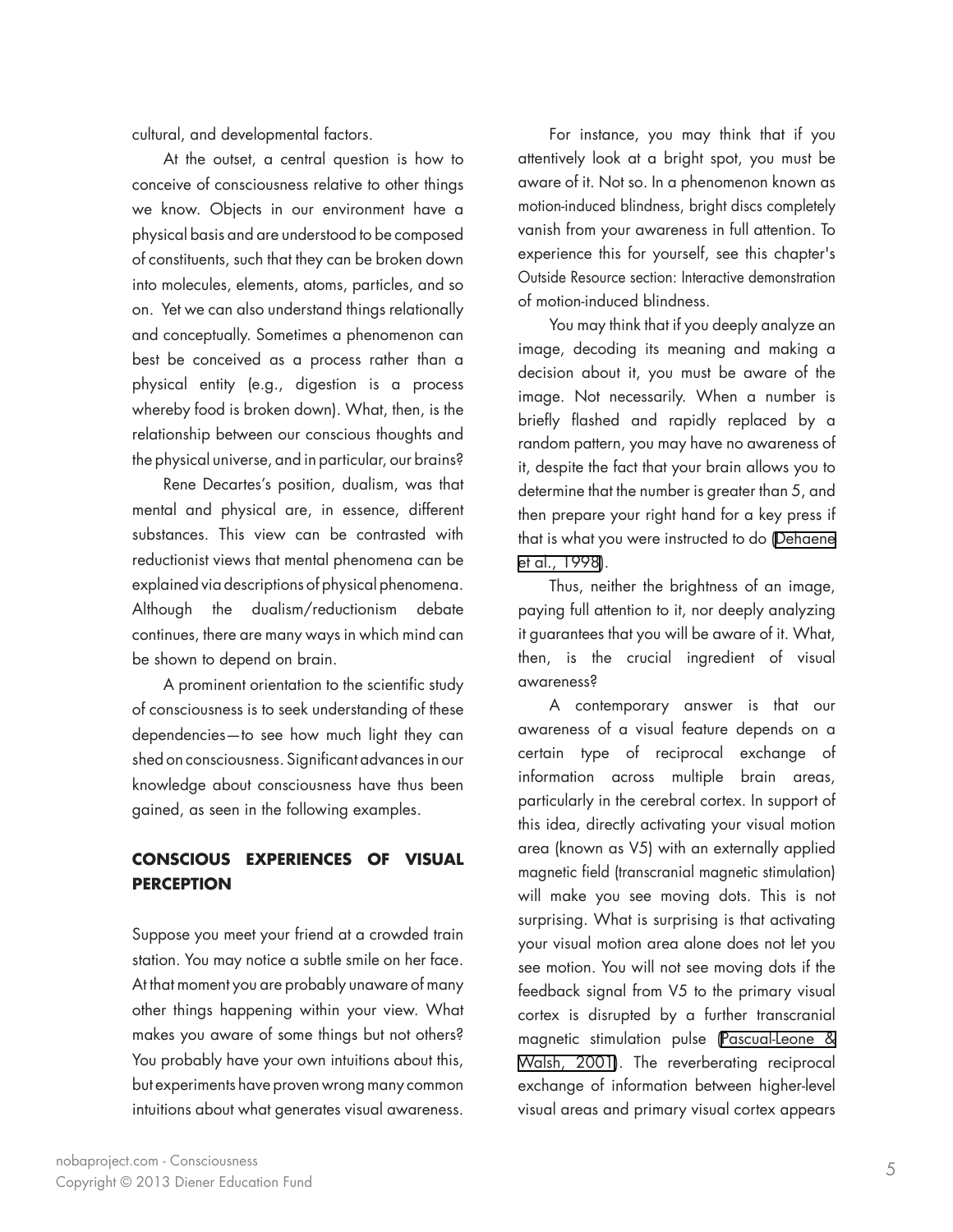to be essential for generating visual awareness.

This idea can also explain why people with certain types of brain damage lack visual awareness. Consider a patient with brain damage limited to primary visual cortex who claims not to see anything — a problem termed cortical blindness. Other areas of visual cortex may still receive visual input through projections from brain structures such as the thalamus and superior colliculus, and these networks may mediate some preserved visual abilities that take place without awareness. For example, a patient with cortical blindness might detect moving stimuli via V5 activation but still have no conscious experiences of the stimuli, because the reverberating reciprocal exchange of information cannot take place between V5 and the damaged primary visual cortex. The preserved ability to detect motion might be evident only when a guess is required ("guess whether something moved to the left or right") otherwise the answer would be "I didn't see anything." This phenomenon of blindsight refers to blindness due to a neurological cause that preserves abilities to analyze and respond to visual stimuli that are not consciously experienced ([Lamme, 2001\)](#page-14-0).

If exchanges of information across brain areas are crucial for generating visual awareness, neural synchronization must play an important role because it promotes neural communication. A neuron's excitability varies over time. Communication among neural populations is enhanced when their oscillatory cycles of excitability are synchronized. In this way, information transmitted from one population in its excitable phase is received by the target population when it is also in its excitable phase. Indeed, oscillatory neural synchronization in the beta- and gamma-band frequencies (identified according to the number of oscillations per second, 13–30 Hz and 30–100 Hz, respectively) appears to be closely associated with visual awareness. This idea is highlighted in the

Global Neuronal Workspace Theory of Consciousness [\(Dehaene & Changeux, 2011](#page-14-0)), in which sharing of information among prefrontal, inferior parietal, and occipital regions of the cerebral cortex is postulated to be especially important for generating awareness.

A related view, the Information Integration Theory of Consciousness, is that shared information itself constitutes consciousness ([Tononi, 2004\)](#page-15-0). An organism would have minimal consciousness if the structure of shared information is simple, whereas it would have rich conscious experiences if the structure of shared information is complex. Roughly speaking, complexity is defined as the number of intricately interrelated informational units or ideas generated by a web of local and global sharing of information. The degree of consciousness in an organism (or a machine) would be high if numerous and diversely interrelated ideas arise, low if only a few ideas arise or if there are numerous ideas but they are random and unassociated. Computational analyses provide additional perspectives on such proposals. In particular, if every neuron is connected to every other neuron, all neurons would tend to activate together, generating few distinctive ideas. With a very low level of neuronal connectivity at the other extreme, all neurons would tend to activate independently, generating numerous but unassociated ideas. To promote a rich level of consciousness, then, a suitable mixture of short-, medium-, and long-range neural connections would be needed. The human cerebral cortex may indeed have such an optimum structure of neural connectivity. Given how consciousness is conceptualized in this theory as graded rather than all-or-none, a quantitative approach (e.g., [Casali et al., 2013;](#page-14-0) [Monti et al., 2013\)](#page-14-0) could conceivably be used to estimate the level of consciousness in nonhuman species and artificial beings.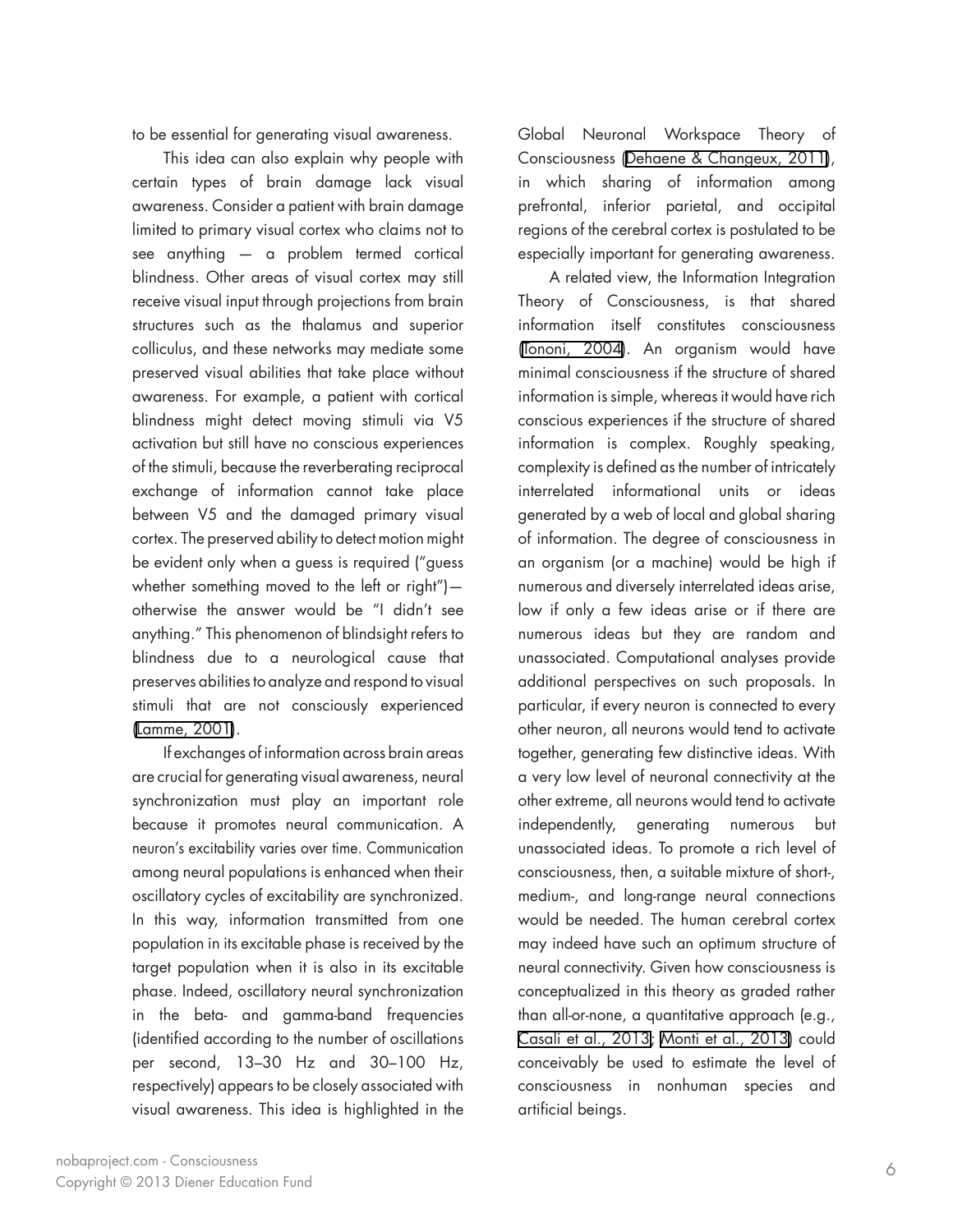#### **CONSCIOUS EXPERIENCES OF MEMORY**

The pinnacle of conscious human memory functions is known as episodic recollection because it allows one to reexperience the past, to virtually relive an earlier event. People who suffer from amnesia due to neurological damage to certain critical brain areas have poor memory for events and facts. Their memory deficit disrupts the type of memory termed declarative memory and makes it difficult to consciously remember. However, amnesic insults typically spare a set of memory functions that do not involve conscious remembering. These other types of memory, which include various habits, motor skills, cognitive skills, and procedures, can be demonstrated when an individual executes various actions as a function of prior learning, but in these cases a conscious experience of remembering is not necessarily included.

Research on amnesia has thus supported the proposal that conscious remembering requires a specific set of brain operations that depend on networks of neurons in the cerebral cortex. Some of the other types of memory involve only subcortical brain regions, but there are also notable exceptions. In particular, perceptual priming is a type of memory that does not entail the conscious experience of remembering and that is typically preserved in amnesia. Perceptual priming is thought to reflect a fluency of processing produced by a prior experience, even when the individual cannot remember that prior experience. For example, a word or face might be perceived more efficiently if it had been viewed minutes earlier than if it hadn't. Whereas a person with amnesia can demonstrate this item-specific fluency due to changes in corresponding cortical areas, they nevertheless would be impaired if asked to recognize the words or faces they previously experienced. A reasonable conclusion on the basis of this evidence is that remembering an episode is a conscious experience not merely due to the involvement of one portion of the cerebral cortex, but rather due to the specific configuration of cortical activity involved in the sharing or integration of information.

Further neuroscientific studies of memory retrieval have shed additional light on the necessary steps for conscious recollection. For example, storing memories for the events we experience each day appears to depend on connections among multiple cortical regions as well as on a brain structure known as the hippocampus. Memory storage becomes more secure due to interactions between the hippocampus and cerebral cortex that can transpire over extended time periods following the initial registration of information. Conscious retrieval thus depends on the activity of elaborate sets of networks in the cortex. Memory retrieval that does not include conscious recollection depends either on restricted portions of the cortex or on brain regions separate from the cortex.

The ways in which memory expressions that include the awareness of remembering differ from those that do not thus highlight the special nature of conscious memory experiences ([Paller,](#page-14-0) [Voss, & Westerberg, 2009](#page-14-0); [Voss, Lucas, & Paller,](#page-15-0) [2012\)](#page-15-0). Indeed, memory storage in the brain can be very complex for many different types of memory, but there are specific physiological prerequisites for the type of memory that coincides with conscious recollection.

## **CONSCIOUS EXPERIENCES OF BODY AWARENESS**

The brain can generate body awareness by registering coincident sensations. For example, when you rub your arm, you see your hand rubbing your arm and simultaneously feel the rubbing sensation in both your hand and your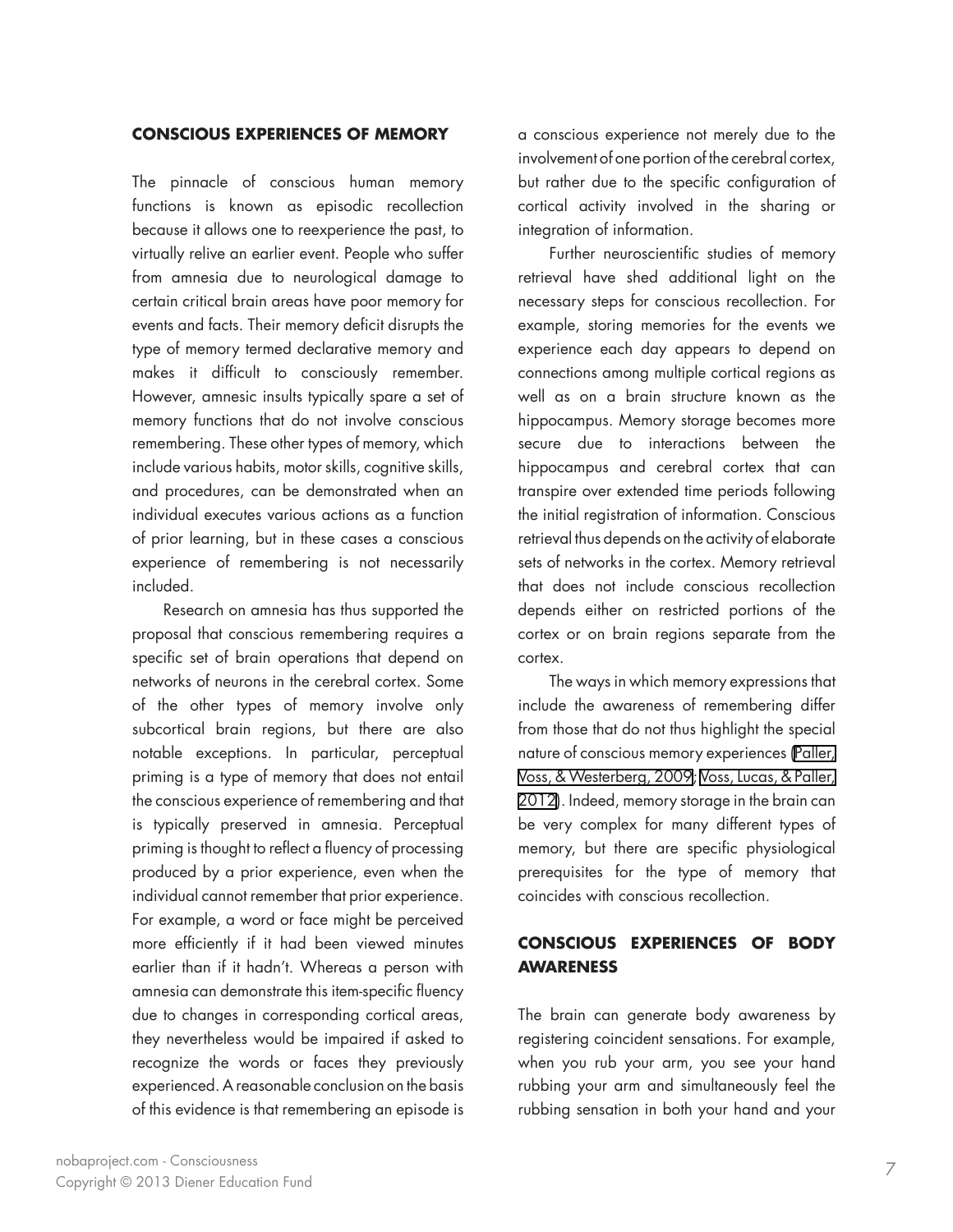arm. This simultaneity tells you that it is your hand and your arm. Infants use the same type of coincident sensations to initially develop the self/ nonself distinction that is fundamental to our construal of the world.

The fact that your brain constructs body awareness in this way can be experienced via the rubber-hand illusion (see Outside Resource on this). If you see a rubber hand being rubbed and simultaneously feel the corresponding rubbing sensation on your own body out of view, you will momentarily feel a bizarre sensation—that the rubber hand is your own.

The construction of our body awareness appears to be mediated by specific brain mechanisms involving a region of the cortex known as the temporoparietal junction. Damage to this brain region can generate distorted body awareness, such as feeling a substantially elongated torso. Altered neural activity in this region through artificial stimulation can also produce an out-of-body experience (see this chapter's Outside Resources section), in which you feel like your body is in another location and you have a novel perspective on your body and the world, such as from the ceiling of the room.

Remarkably, comparable brain mechanisms may also generate the normal awareness of the sense of self and the sensation of being inside a body. In the context of virtual reality this sensation is known as presence (the compelling experience of actually being there). Our normal localization of the self may be equally artificial, in that it is not a given aspect of life but is constructed through a special brain mechanism.

A Social Neuroscience Theory of Consciousness ([Graziano & Kastner, 2011\)](#page-14-0) ascribes an important role to our ability to localize our own sense of self. The main premise of the theory is that you fare better in a social environment to the extent that you can predict what people are going to do. So, the human brain has developed mechanisms to

construct models of other people's attention and intention, and to localize those models in the corresponding people's heads to keep track of them. The proposal is that the same brain mechanism was adapted to construct a model of one's own attention and intention, which is then localized in one's own head and perceived as consciousness. If so, then the primary function of consciousness is to allow us to predict our own behavior. Research is needed to test the major predictions of this new theory, such as whether changes in consciousness (e.g., due to normal fluctuations, psychiatric disease, brain damage) are closely associated with changes in the brain mechanisms that allow us to model other people's attention and intention.

## **CONSCIOUS EXPERIENCES OF DECISION MAKING**

Choosing among multiple possible actions, the sense of volition, is closely associated with our subjective feeling of consciousness. When we make a lot of decisions, we may feel especially conscious and then feel exhausted, as if our mental energy has been drained.

We make decisions in two distinct ways. Sometimes we carefully analyze and weigh different factors to reach a decision, taking full advantage of the brain's conscious mode of information processing. Other times we make a gut decision, trusting the unconscious mode of information processing (although it still depends on the brain). The unconscious mode is adept at simultaneously considering numerous factors in parallel, which can yield an overall impression of the sum total of evidence. In this case, we have no awareness of the individual considerations. In the conscious mode, in contrast, we can carefully scrutinize each factor—although the act of focusing on a specific factor can interfere with weighing in other factors.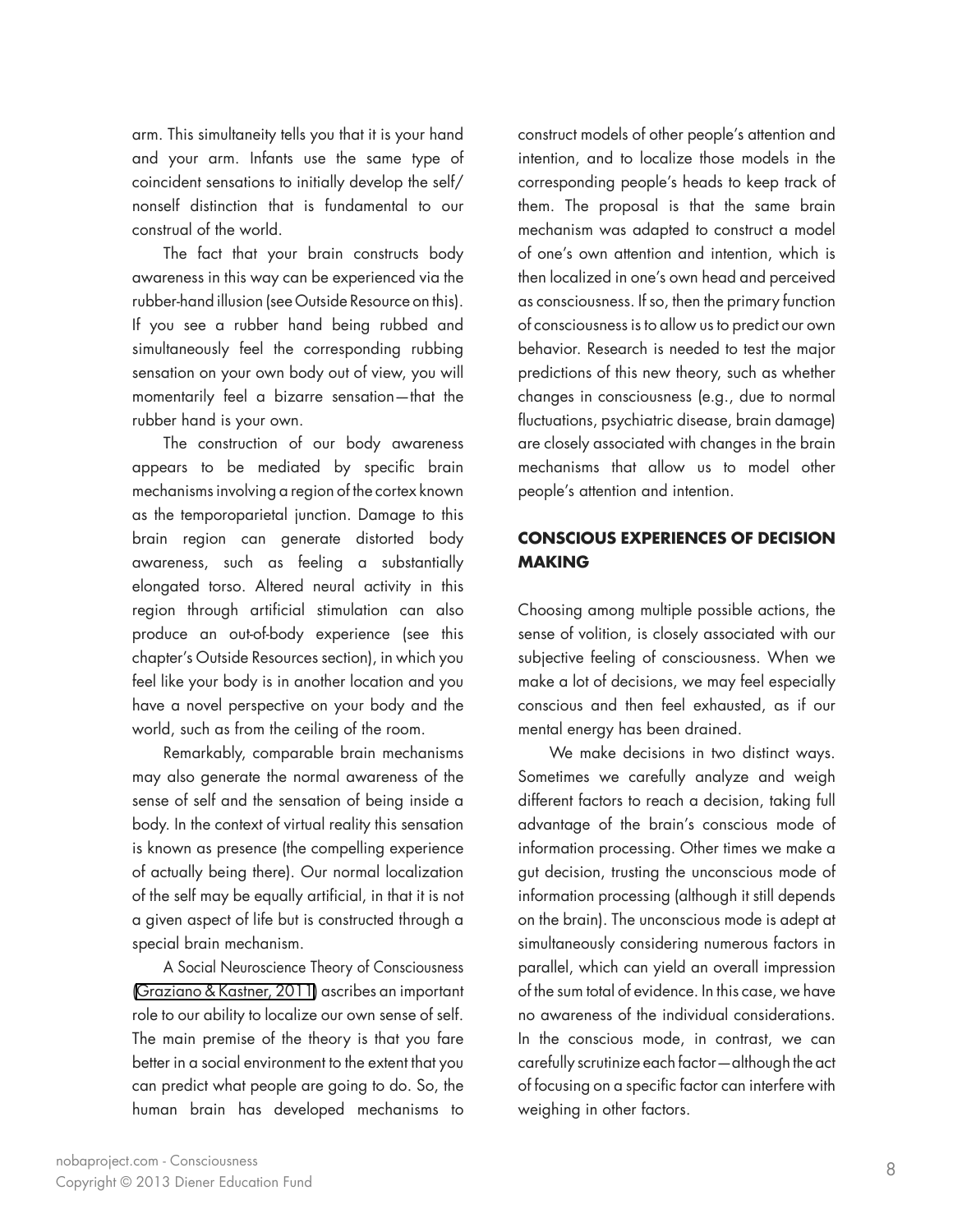One might try to optimize decision making by taking into account these two strategies. A careful conscious decision should be effective when there are only a few known factors to consider. A gut decision should be effective when a large number of factors should be considered simultaneously. Gut decisions can indeed be accurate on occasion (e.g., guessing which of many teams will win a close competition), but only if you are well versed in the relevant domain ([Dane, Rockmann, & Pratt,](#page-14-0) [2012\)](#page-14-0).

As we learn from our experiences, some of this gradual knowledge accrual is unconscious; we don't know we have it and we can use it without knowing it. On the other hand, consciously acquired information can be uniquely beneficial by allowing additional stages of control (d[e Lange,](#page-15-0) [van Gaal, Lamme, & Dehaene, 2011](#page-15-0)). It is often helpful to control which new knowledge we acquire and which stored information we retrieve in accordance with our conscious goals and beliefs.

Whether you choose to trust your gut or to carefully analyze the relevant factors, you feel that you freely reach your own decision. Is this feeling of free choice real? Contemporary experimental techniques fall short of answering this existential question. However, it is likely that at least the sense of immediacy of our decisions is an illusion.

In one experiment, people were asked to freely consider whether to press the right button or the left button, and to press it when they made the decision [\(Soon, Brass, Heinze, & Haynes, 2008](#page-15-0)). Although they indicated that they made the decision immediately before pressing the button, their brain activity, measured using functional magnetic resonance imaging, predicted their decision as much as 10 seconds before they said they freely made the decision. In the same way, each conscious experience is likely preceded by precursor brain events that on their own do not entail consciousness but that culminate in a

conscious experience.

In many situations, people generate a reason for an action that has nothing to do with the actual basis of the decision to act in a particular way. We all have a propensity to retrospectively produce a reasonable explanation for our behavior, yet our behavior is often the result of unconscious mental processing, not conscious volition.

Why do we feel that each of our actions is immediately preceded by our own decision to act? This illusion may help us distinguish our own actions from those of other agents. For example, while walking hand-in-hand with a friend, if you felt you made a decision to turn left immediately before you both turned left, then you know that you initiated the turn; otherwise, you would know that your friend did.

Even if some aspects of the decision-making process are illusory, to what extent are our decisions determined by prior conditions? It certainly seems that we can have full control of some decisions, such as when we create a conscious intention that leads to a specific action: You can decide to go left or go right. To evaluate such impressions, further research must develop a better understanding of the neurocognitive basis of volition, which is a tricky undertaking, given that decisions are conceivably influenced by unconscious processing, neural noise, and the unpredictability of a vast interactive network of neurons in the brain.

Yet belief in free choice has been shown to promote moral behavior, and it is the basis of human notions of justice. The sense of free choice may be a beneficial trait that became prevalent because it helped us flourish as social beings.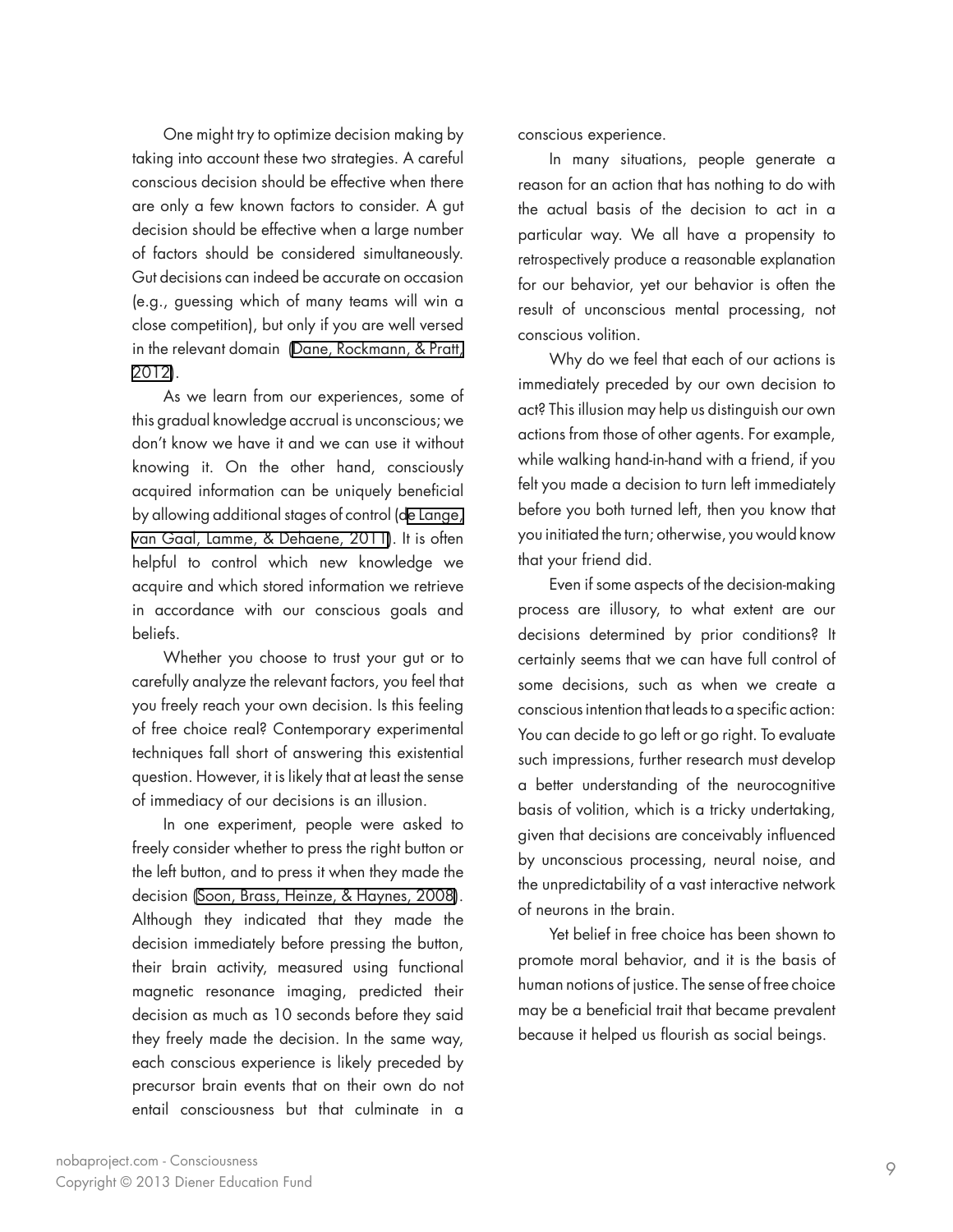#### **UNDERSTANDING CONSCIOUSNESS**

Our human consciousness unavoidably colors all of our observations and our attempts to gain understanding. Nonetheless, scientific inquiries have provided useful perspectives on consciousness. The advances described above should engender optimism about the various research strategies applied to date and about the prospects for further insight into consciousness in the future.

Because conscious experiences are inherently private, they have sometimes been taken to be outside the realm of scientific inquiry. This view idealizes science as an endeavor involving only observations that can be verified by multiple observers, relying entirely on the third-person perspective, or the view from nowhere (from no particular perspective). Yet conducting science is a human activity that depends, like other human activities, on individuals and their subjective experiences. A rational scientific account of the world cannot avoid the fact that people have subjective experiences.

Subjectivity thus has a place in science. Conscious experiences can be subjected to systematic analysis and empirical tests to yield progressive understanding. Many further questions remain to be addressed by scientists of the future. Is the first-person perspective of a conscious experience basically the same for all human beings, or do individuals differ fundamentally in their introspective experiences and capabilities? Should psychological science focus only on ordinary experiences of consciousness, or are extraordinary experiences also relevant? Can training in introspection lead to a specific sort of expertise with respect to conscious experience? An individual with training, such as through extensive meditation practice, might be able to describe their experiences in a more precise manner, which could then support improved characterizations of consciousness. Such a person might be able to

understand subtleties of experience that other individuals fail to notice, and thereby move our understanding of consciousness significantly forward. These and other possibilities await future scientific inquiries into consciousness.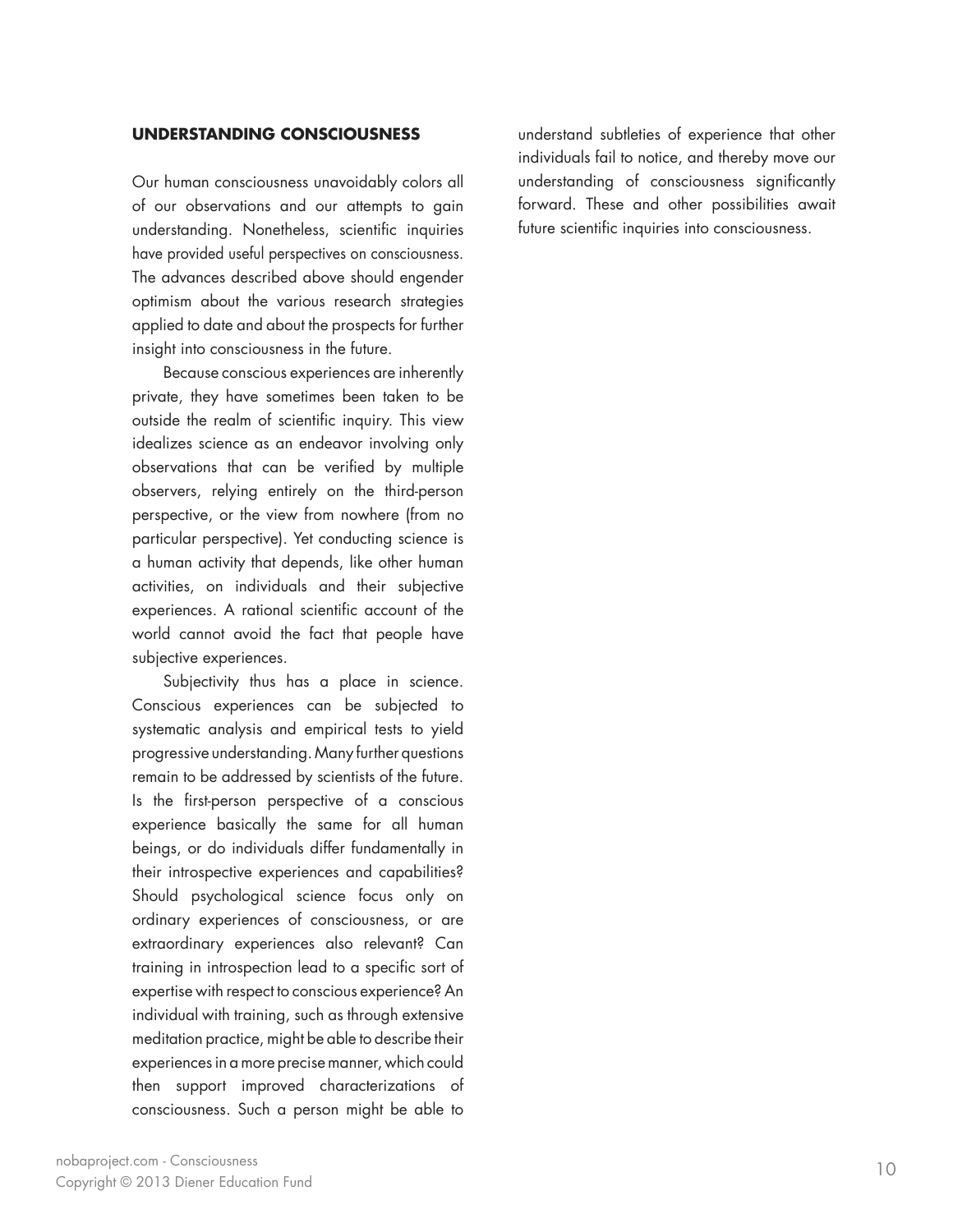# **Outside Resources**

**App: Interactive book for the iPad, featuring fascinating illusions, articles, and videos.**

http://www.exploratorium.edu/explore/apps/color-uncovered

**Video: A group of neuroscientists have induced out-of-body experiences for the first time, using virtual reality and an experimental set-up.** http://www.youtube.com/watch?v=4PQAc\_Z2OfQ

**Video: Clip from the fascinating two-part documentary "Phantoms in the Brain" in which neurologist V S Ramachandran describes how the study of patients with certain types of brain damage can give us clues about the nature of consciousness and perception.**

http://www.youtube.com/watch?v=RuNDkcbq8PY

# **Video: Imaging the Brain, Reading the Mind. Dr. Marsel Mesulam explores the biology, history, and technology of brain imaging. What are the limitations of this powerful technology?**

http://scienceinsociety.northwestern.edu/content/media/the-alpha-and-gamma-of-functionalimaging

#### **Video: Motion-induced blindness**

http://www.youtube.com/watch?v=4Aye9FWgxUg

**Video: Ted Talk - Simon Lewis: Don't take consciousness for granted** http://www.ted.com/talks/simon\_lewis\_don\_t\_take\_consciousness\_for\_granted.html

**Video: The Mind Body Problem - An Interview with Ned Block** http://vimeo.com/58254376

**Video: The Rubber hand illusion - as demonstrated in this clip - reveals the powerful connection between what we see and what we feel. Fascinating clip from acclaimed BBC 2 science series, Horizon.**

http://www.youtube.com/watch?v=Qsmkgi7FgEo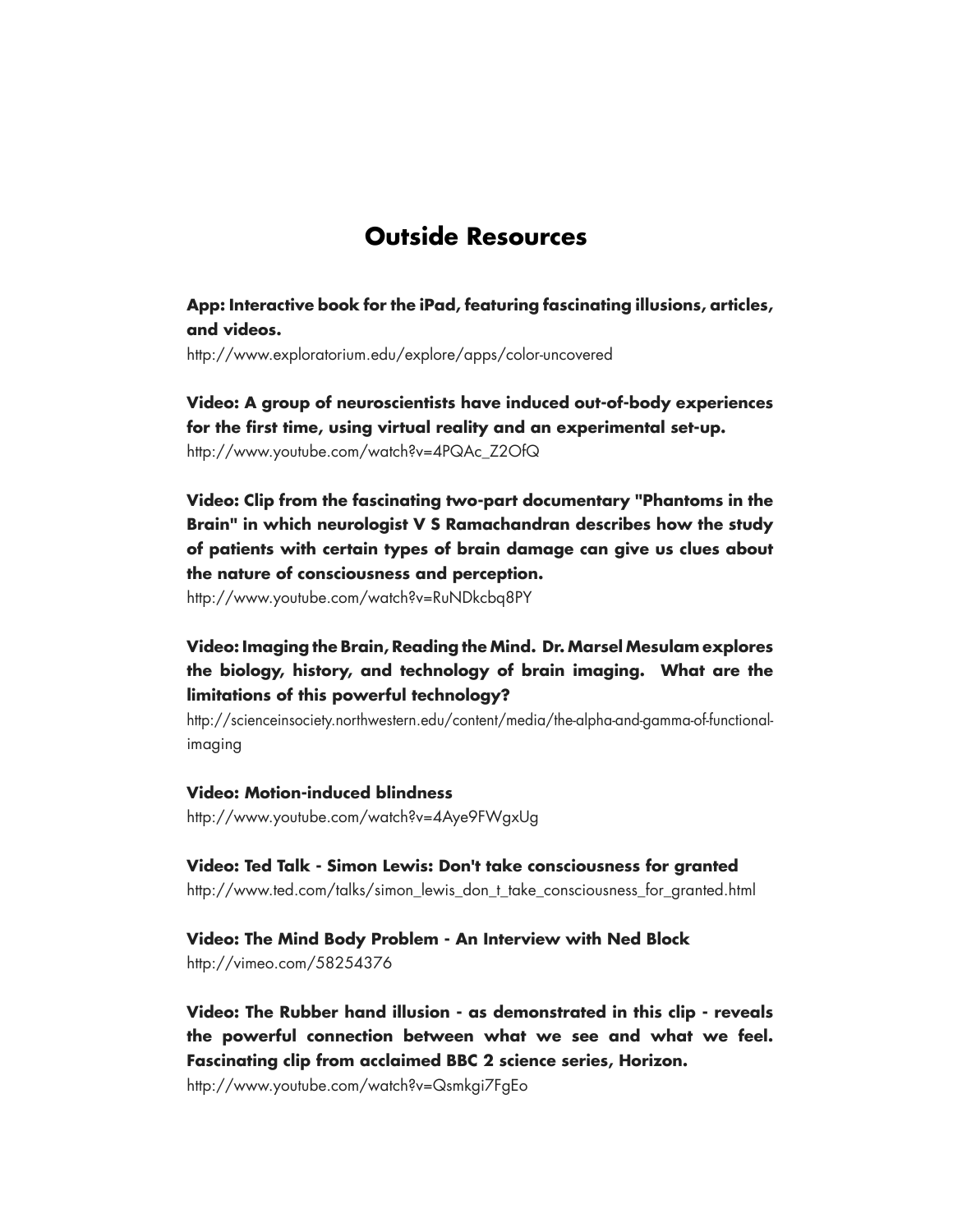## **Web: Definitions of Consciousness**

http://www.consciousentities.com/definitions.htm

## **Web: Learn more about motion-induced blindness on Michael Bach's website**

http://www.michaelbach.de/ot/mot-mib/index.html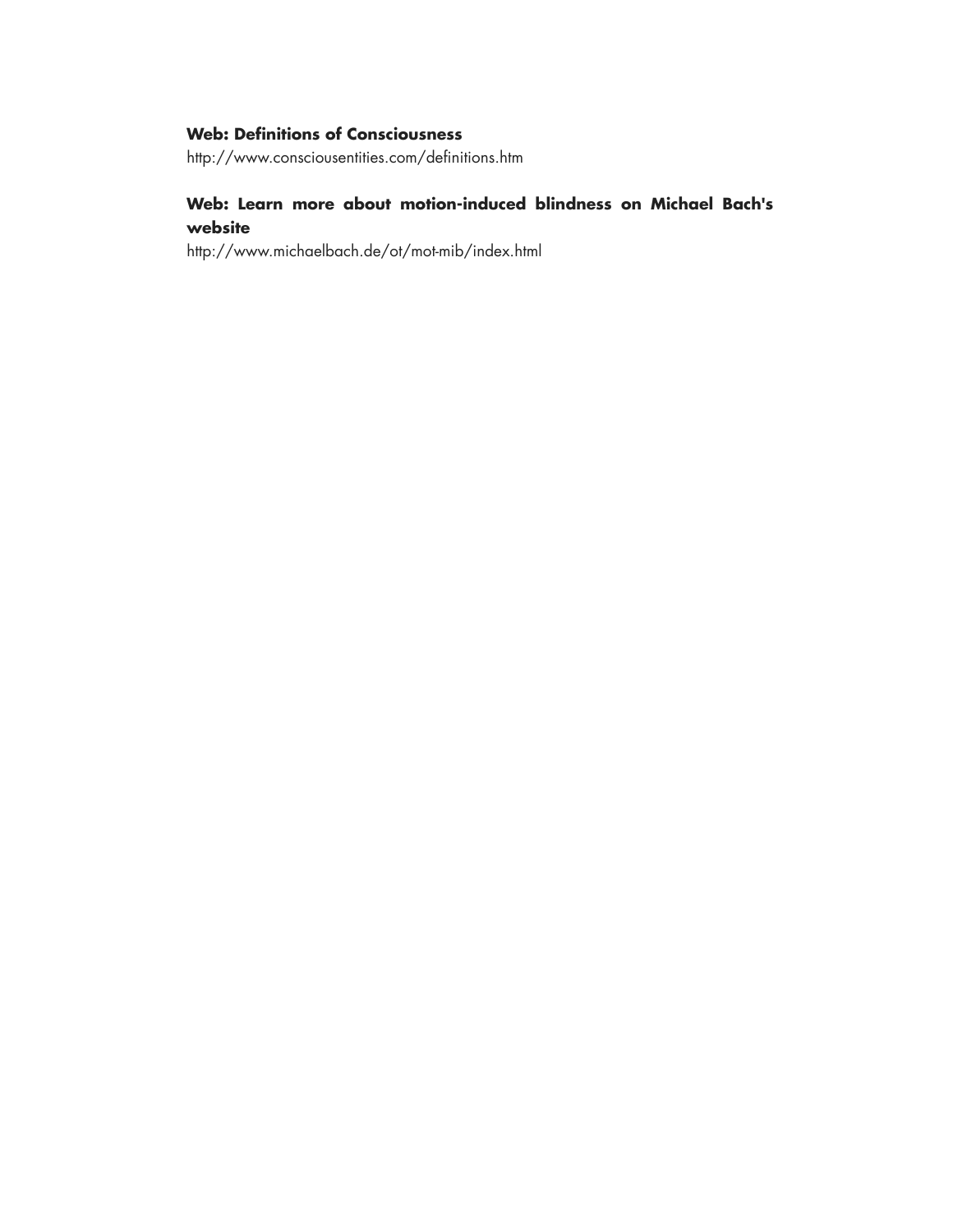# **Discussion Questions**

- 1. Why has consciousness evolved? Presumably it provides some beneficial capabilities for an organism beyond behaviors that are based only on automatic triggers or unconscious processing. What are the likely benefits of consciousness?
- 2. How would you explain to a congenitally blind person the experience of seeing red? Detailed explanations of the physics of light and neurobiology of color processing in the brain would describe the mechanisms that give rise to the experience of seeing red, but would not convey the experience. What would be the best way to communicate the subjective experience itself?
- 3. Our visual experiences seem to be a direct readout of information from the world that comes into our eyes, and we usually believe that our mental representations give us an accurate and exact re-creation of the world. Is it possible that what we consciously perceive is not veridical, but is a limited and distorted view, in large part a function of the specific sensory and information-processing abilities that the brain affords?
- 4. When are you most conscious—while you're calm, angry, happy, or moved; while absorbed in a movie, video game, or athletic activity; while engaged in a spirited conversation, making decisions, meditating, reflecting, trying to solve a difficult problem, day dreaming, or feeling creative? How do these considerations shed light on what consciousness is?
- 5. Consciousness may be a natural biological phenomenon and a chief function of a brain, but consider the many ways in which it is also contingent on (i) a body linked with a brain, (ii) an outside world, (iii) a social environment, and (iv) a developmental trajectory. How do these considerations enrich our understanding of consciousness?
- 6. Conscious experiences may not be limited to human beings. However, the difficulty of inferring consciousness in other beings highlights the limitations of our current understanding of consciousness. Many nonhuman animals may have conscious experiences; pet owners often have no doubt about what their pets are thinking. Computers with sufficient complexity might at some point be conscious—but how would we know?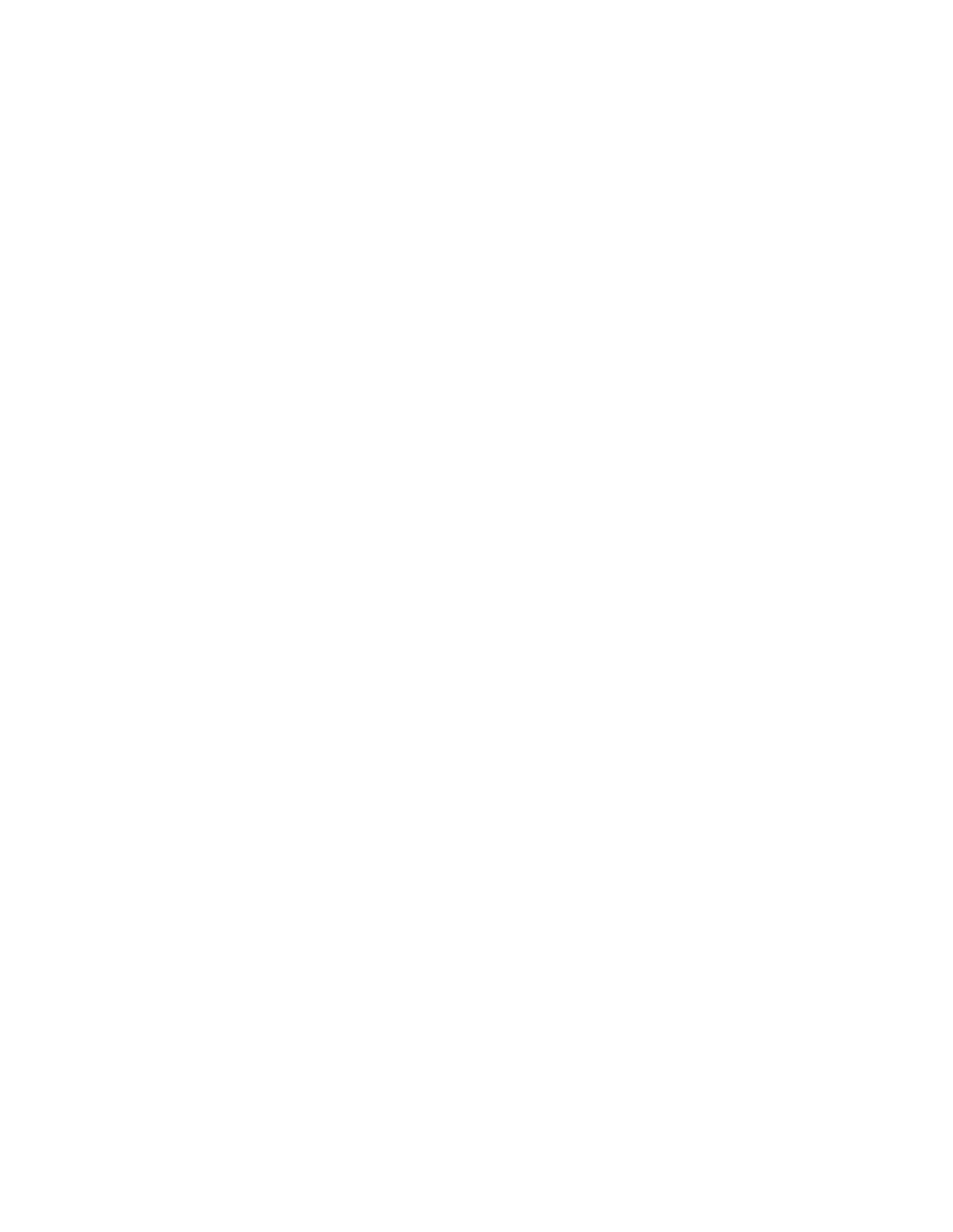# **Vocabulary**

#### **Awareness**

A conscious experience or the capability of having conscious experiences, which is distinct from selfawareness, the conscious understanding of one's own existence and individuality.

#### **Conscious experience**

The first-person perspective of a mental event, such as feeling some sensory input, a memory, an idea, an emotion, a mood, or a continuous temporal sequence of happenings.

### **Contemplative science**

A research area concerned with understanding how contemplative practices such as meditation can affect individuals, including changes in their behavior, their emotional reactivity, their cognitive abilities, and their brains. Contemplative science also seeks insights into conscious experience that can be gained from first-person observations by individuals who have gained extraordinary expertise in introspection.

### **First-person perspective**

Observations made by individuals about their own conscious experiences, also known as introspection or a subjective point of view. Phenomenology refers to the description and investigation of such observations.

### **Third-person perspective**

Observations made by individuals in a way that can be independently confirmed by other individuals so as to lead to general, objective understanding. With respect to consciousness, third-person perspectives make use of behavioral and neural measures related to conscious experiences.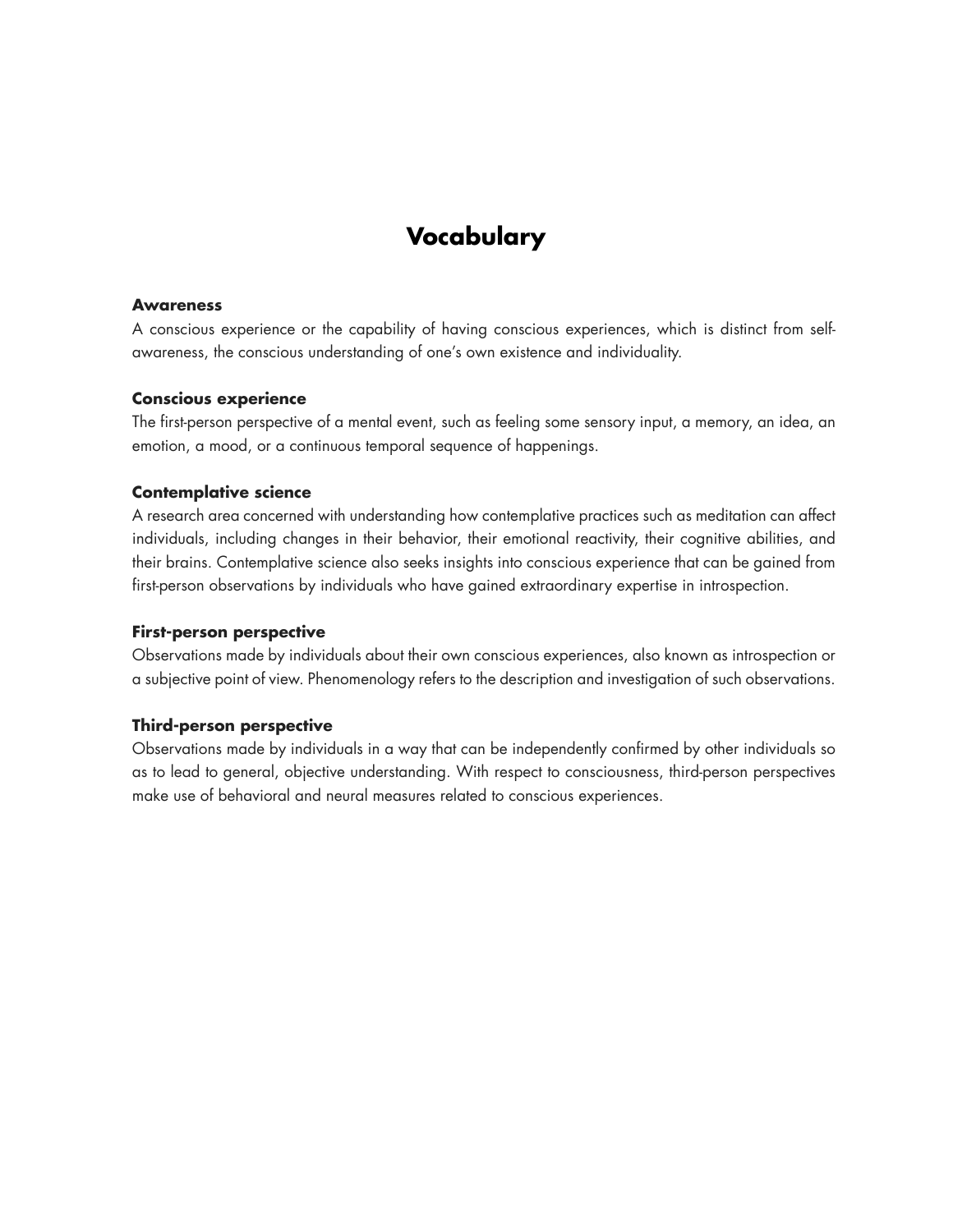# **Reference List**

- <span id="page-14-0"></span>Blackmore, S. (2006). Conversations on consciousness: What the best minds think about the brain, free will, and what it means to be human. Oxford: Oxford University Press.
- Casali, A. G., Gosseries, O., Rosanova, M., Boly, M. Sarasso, S., Casali, K. R., Casarotto, S., Bruno, M.- A., Laureys, S., Tononi, G., & Massimini, M. (2013). A theoretically based index of consciousness independent of sensory processing and behavior. Sci. Transl. Med., 5, 198ra105
- Dane, E., Rockmann, K. W., & Pratt, M. G. (2012). When should I trust my gut? Linking domain expertise to intuitive decision-making effectiveness. Organizational Behavior and Human Decision Processes, 119, 187–194.
- Dehaene, S., Naccache, L., Le Clec'H, G., Koechlin, E., Mueller, M., Dehaene-Lambertz, G., van de Moortele, P.-F., & Le Bihan, D. (1998). Imaging unconscious semantic priming. Nature, 395, 597–600.
- Dehaene, S., & Changeux, J.-P. (2011). Experimental and theoretical approaches to conscious processing. Neuron, 70, 200–227.
- Graziano, M. S. A., & Kastner, S. (2011). Human consciousness and its relationship to social neuroscience: A novel hypothesis. Cognitive Neuroscience, 2, 98–113.
- Koch, C. (2012). Consciousness: Confessions of a romantic reductionist. Cambridge, MA: MIT Press.
- Lamme, V. A. F. (2001). Blindsight: The role of feedforward and feedback corticocortical connections. Acta Psychologica, 107, 209–228.
- Monti, M. M., Lutkenhoff, E. S., Rubinov, M., Boveroux, P., Vanhaudenhuyse, A., Gosseries O., Bruno, M. A., Noirhomme, Q., Boly, M., & Laureys S. (2013) Dynamic change of global and local information processing in propofol-induced loss and recovery of consciousness. PLoS Comput Biol 9(10): e1003271. doi:10.1371/journal.pcbi.1003271
- Paller, K. A., Voss, J. L., & Westerberg, C. E. (2009). Investigating the awareness of remembering. Perspectives on Psychological Science, 4, 185–199.
- Pascual-Leone, A., & Walsh, V. (2001). Fast backprojections from the motion to the primary visual area necessary for visual awareness. Science, 292, 510–512.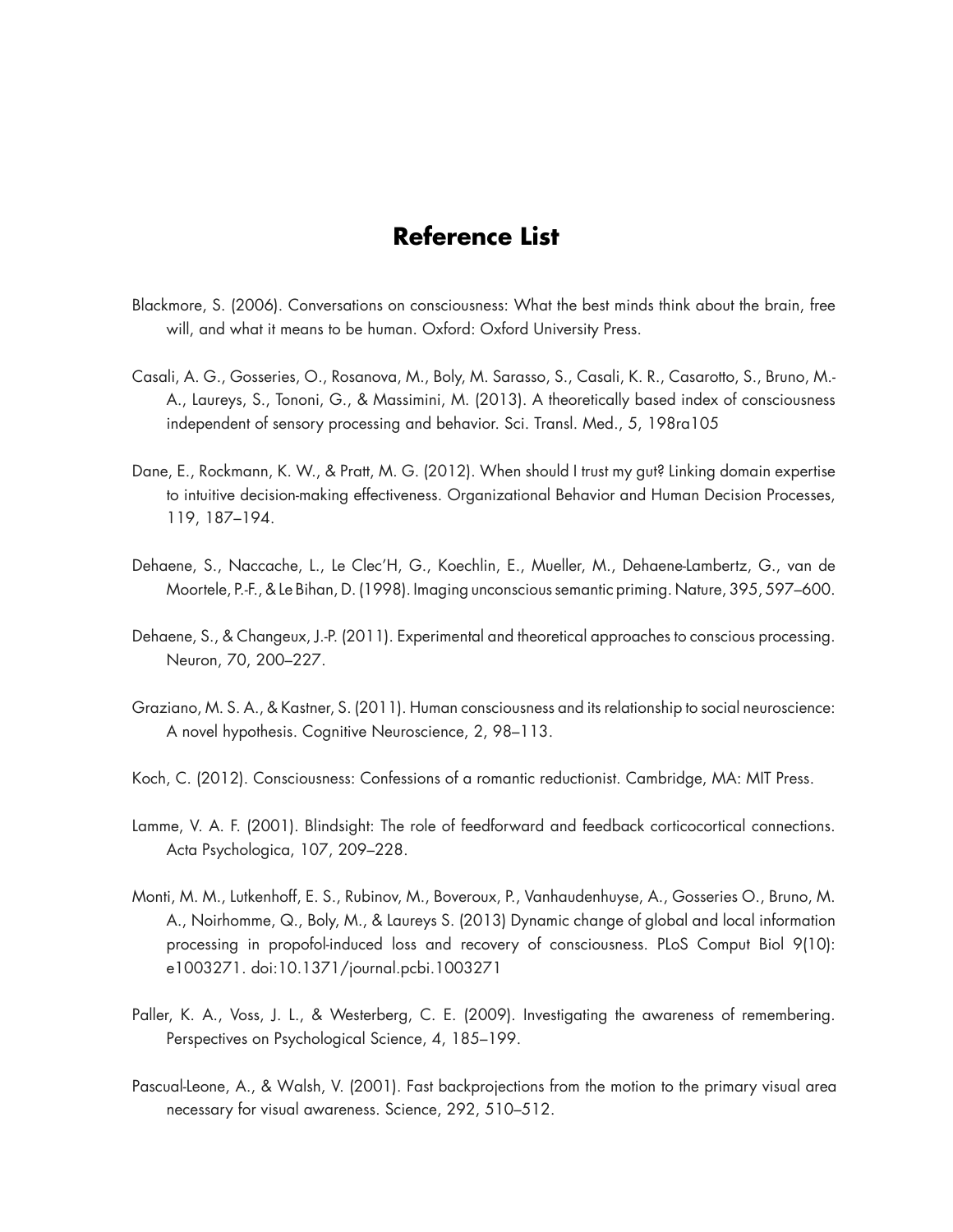- <span id="page-15-0"></span>Soon, C. S., Brass, M., Heinze, H.-J., & Haynes, J.-D. (2008). Unconscious determinants of free decision in the human brain. Nature Neuroscience, 11, 543–545.
- Tononi, G. (2004). An information integration theory of consciousness. BMC Neuroscience, 5(42), 1–22. Retrieved from http://www.biomedcentral.com/1471-2202/5/42/
- Voss, J. L., Lucas, H. D., & Paller, K. A. (2012). More than a feeling: Pervasive influences of memory processing without awareness of retrieval. Cognitive Neuroscience, 3, 193–207.
- Zelazo, P. D., Moscovitch, M., & Thompson, E. (2007). The Cambridge Handbook of Consciousness. Cambridge, UK: Cambridge University Press.
- Zeman, A. (2002). A user's guide to consciousness. New Haven, CT: Yale University Press.
- de Lange, F., van Gaal, S., Lamme, V., & Dehaene, S. (2011). How awareness changes the relative weights of evidence during human decision making. PLOS-Biology, 9, e1001203.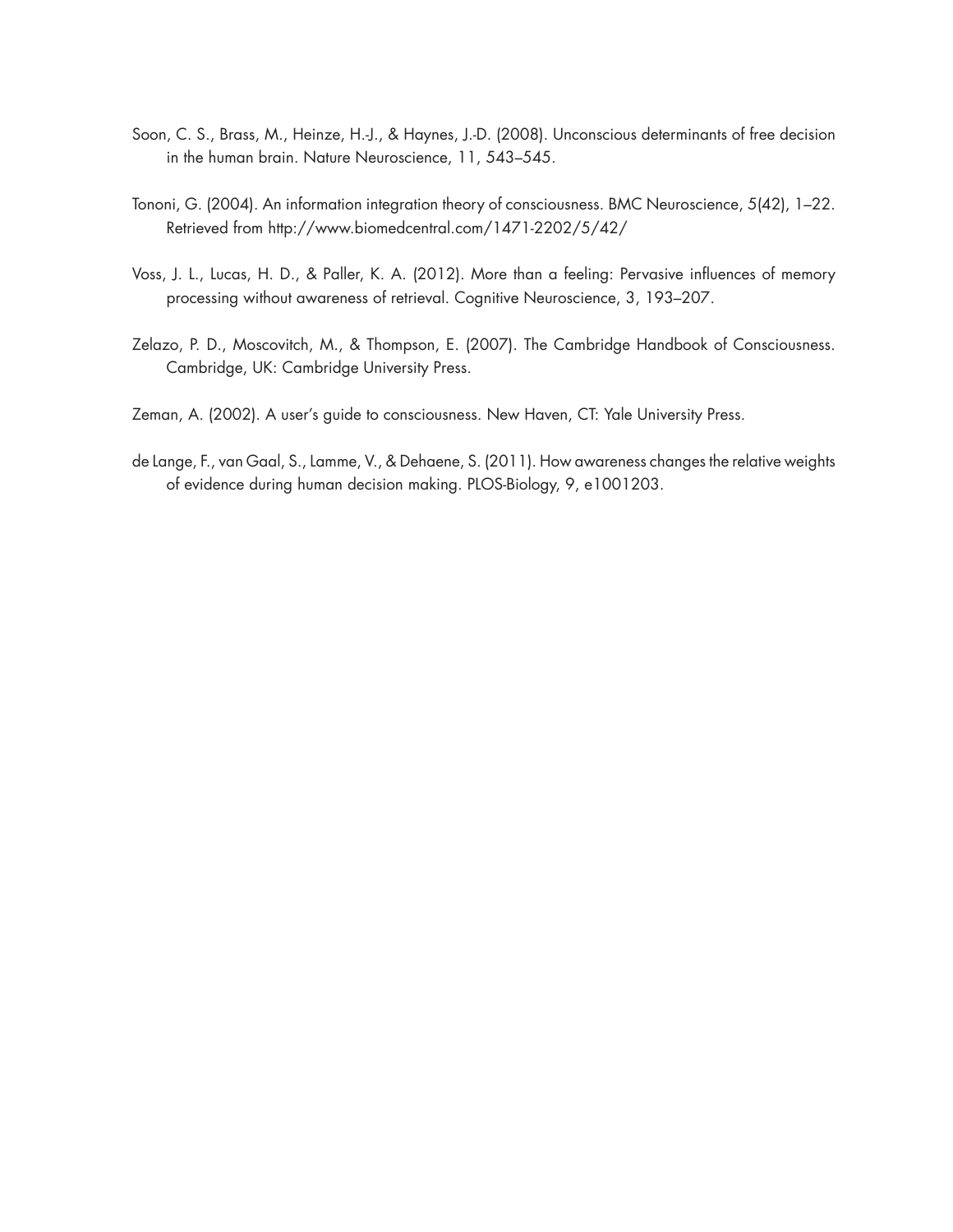## **Acknowledgments**

The Diener Education Fund would like to acknowledge the following individuals and companies for their contribution to the Noba Project: The staff of Positive Acorn, including Robert Biswas-Diener as managing editor and Jessica Bettelheim as Project Manager; Sockeye Creative for their work on brand and identity development, web design, and digital strategy; Experience Lab for digital user experience design; The Other Firm for web and software development; Arthur Mount for illustrations; Dan Mountford for artwork; Chad Hurst for photography; EEI Communications for manuscript proofreading; Marissa Diener, Shigehiro Oishi, Daniel Simons, Robert Levine, Lorin Lachs, and Thomas Sander for their feedback and suggestions in the early stages of the project.

Thank you all!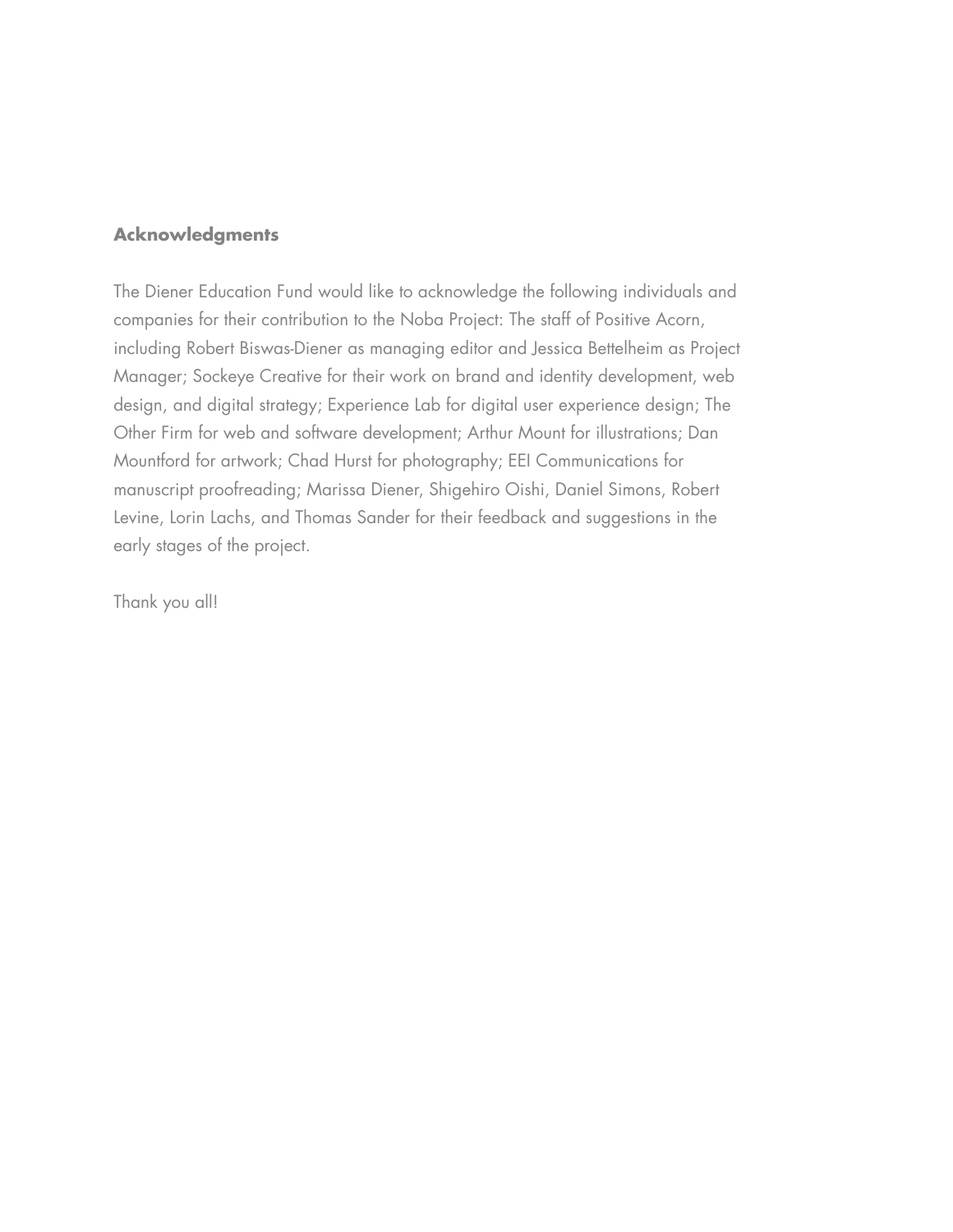# **Copyright**

R. Biswas-Diener & E. Diener (Eds), Noba Textbook Series: Psychology. Champaign, IL: DEF Publishers. DOI: nobaproject.com

Copyright © 2013 by Diener Education Fund.

All rights reserved. No part of this publication may be reproduced or distributed in any form or by any means, or stored in a database or retrieval system, or used for any commercial purpose without the prior written consent of the Diener Education Fund.

The Internet addresses listed in the text were accurate at the time of publication. The inclusion of a Website does not indicate an endorsement by the authors or the Diener Education Fund, and the Diener Education Fund does not guarantee the accuracy of the information presented at these sites.

## **Contact Information:**

Noba Project 2100 SE Lake Rd., Suite 5 Milwaukie, OR 97222 www.nobaproject.com info@nobaproject.com